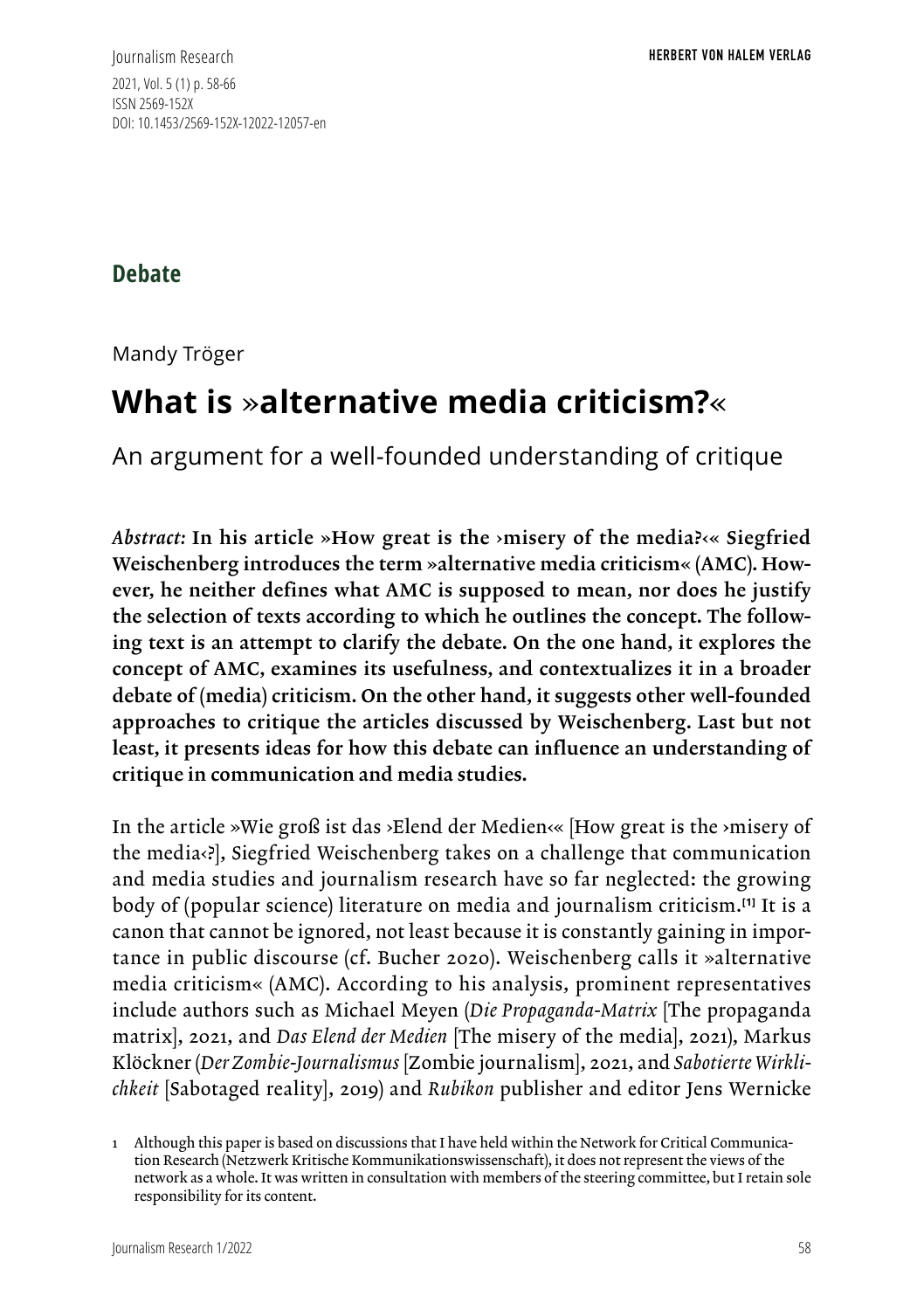(*Lügen die Medien?* [Are the media lying?], 2017). Weischenberg provides an overview of what these authors have written over recent years, positioning himself against them. This is commendable in itself, but he fails to define what he thinks AMC actually is, or to justify his selection of texts to outline it. Nor does he contrast AMC with a supposedly legitimate counterpart, which could intuitively be called »mainstream media criticism« (in her editorial, Gabriele Hooffacker (2021) points at »professional media criticism« as the opposite (p. 166)). In short, Weischenberg does not make clear what it is he is actually writing about. At the same time, he delegitimizes a series of critical approaches, such as the propaganda model by Edward S. Herman and Noam Chomsky, which he includes under the undefined AMC.

Questions we should be examining given the general increase in social tensions remain unanswered: What exactly characterizes media and journalism criticism (as a part of broader social criticism)? Why is it not only legitimate, but important? And how can the articles discussed by Weischenberg help to establish an understanding of critique that can stand up to today's challenges (climate crisis, monopolization of digital communication etc.)? The aim of this debate should be to develop sophisticated critical approaches for the workings and failures of media and communication in democratic-capitalist societies. After all, only a well-defined understanding of critique can prevent media criticism from becoming instrumentalized politically and thus be delegitimized (on the derivation of such a definition for communication and media studies and associated fields, see van den Ecker/Tröger, forthcoming).

What follows is therefore an attempt to clarify the debate. First, the term »AMC« will be examined and its usefulness investigated; the term will then be positioned within a broader debate of (media) criticism. Next, the text suggests well-founded approaches to critique the articles discussed by Weischenberg. Last but not least, it presents ideas for how this debate can influence an understanding of critique in communication and media studies.

»Alternative media criticism«: a useful concept?

Weischenberg does not define »alternative media criticism.« Throughout his paper, he characterizes work that he believes to fall under AMC as »one-sided,« »unambiguous,« »uncompromising,« »aggressive« (p. 170), »very exaggerated and also unfair« (p. 175), and »polemical« (p. 177). It is not unusual, he argues, for AMC to make the »general accusation of propaganda« (p. 170), meaning that it is based on a »broadly defined definition of propaganda« (p. 181). In addition, he continues, AMC authors conduct a »fundamental stab at the very media system« (p. 170), often by means of a »general reckoning« (p. 170). Alongside the issue of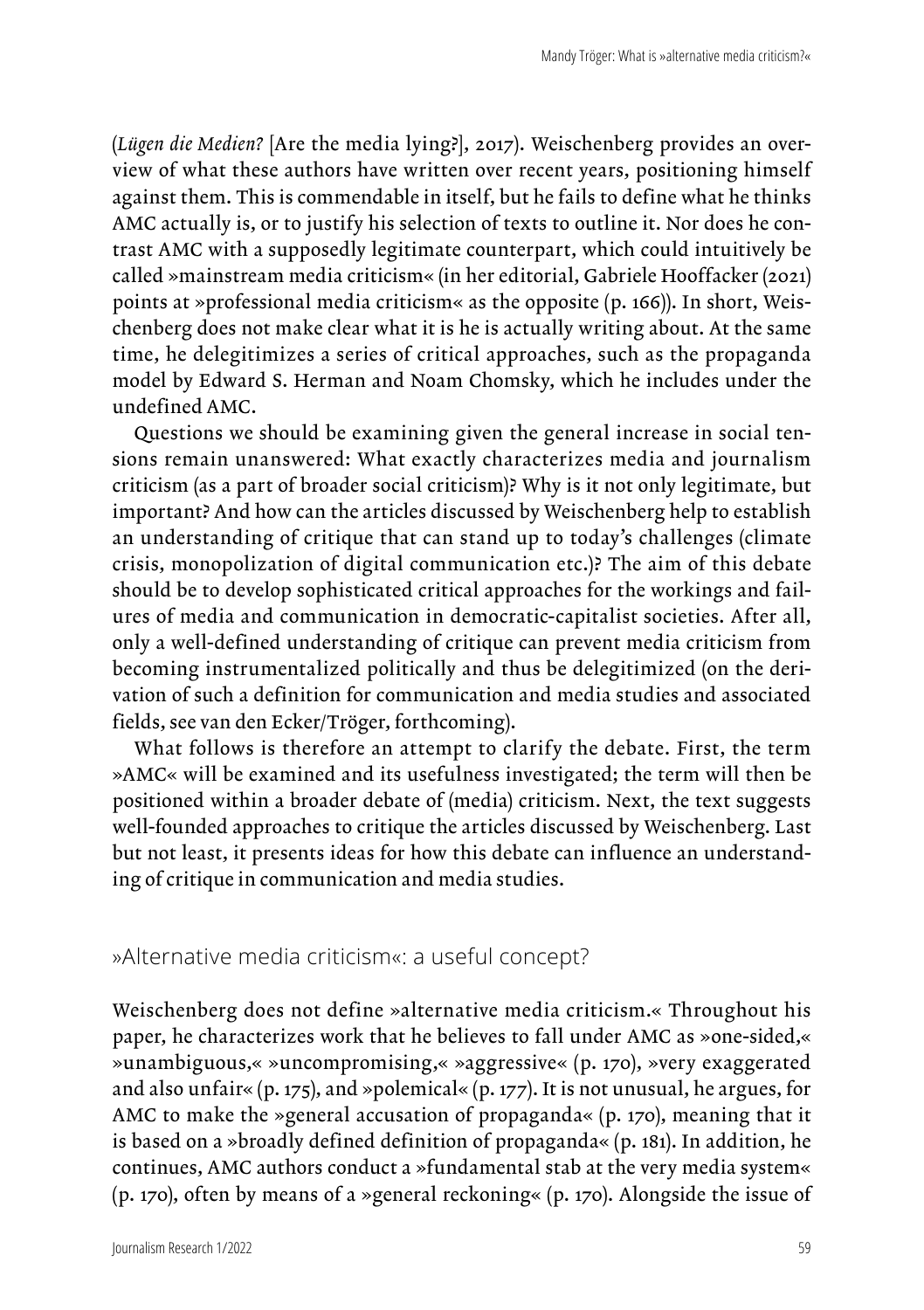COVID-19, in which he claims AMC authors' »assessment [...] is fundamentally different from the >mainstream<< (p. 170), core themes in Weischenberg's view are »one-sided war reporting and something that could be termed the ›capitalist complex<sup>( $\alpha$ </sup>), i.e. »imposing a neoliberal ideology« in society (p. 171). He finishes by claiming that AMC is characterized by »selective and even redundant criticism« (p. 179) whose approach is »cynical« (p. 179).**[2]**

Weischenberg does not go far in explaining why the type of criticism he outlines has earned the name »alternative.« First, it appears to be produced by non-mainstream media, specifically blogs such as *multipolar* and *Rubikon* (and the associated publishing house), before being distributed in a »multimedia« way across »all channels« (p. 181) and by »friendly sources« (p. 181). As Weischenberg neither defines nor delineates these media, nor justifies his choice of articles, AMC is hard to pin down here. Second, the form of criticism (in language and style), its topics and its political views (on COVID-19, war etc.) seem to appear »alternative« (or non-mainstream) and thus seem to play into the classification of AMC. The (seemingly legitimate) counterpart to AMC is merely sketched out in fragments. It is described as »balanced« (p. 170) and as »criticism that conforms with the system« (p. 170) and that offers »relativization and differentiation« (p. 170). Its derived counterpart might thus be a fair, non-polemical form of critique willing to compromise and not raising systemic issues.

The attempt to define AMC clearly shows that Weischenberg's classification is unsatisfactory or even useless. At the level of research practice, it confuses interesting aspects and levels of media criticism (topics covered, political/ideological standpoint, style, quality). On a second, more analytical level, it neither explains the underlying dynamics of production and distribution, nor does it examine the term »alternative« (see also Hooffacker 2020).

Yet it would be essential to look closer at the terms »alternative« and »criticism,« along with their historical relationship to one another. According to Herbert Marcuse's 1964 paper »The chance of the alternatives,« for example, both terms are mutually dependent. »Uncritical thinking derives its beliefs, norms, and values from existing thought and social practices, while critical thought seeks alternative modes of thought and behavior from which it creates a standpoint of critique« (Marcuse 1964, quoted in Kellner 2007: xiv). Here, »alternative« primarily means fundamental systemic criticism from a left-wing, socialist point of view. It is the definition on which the 1968 movement was based and its counterpart, according to Marcuse, is »affirmative criticism.« During the 1970s, »alternative« became established as the left-wing counterpart to »bourgeois.« The foundation of the alternative German newspaper *taz* in 1978 is just one

<sup>2</sup> Thanks to Uwe Krüger, who composed this text analysis and presented it at the online event *KriKoWi:talks* »›Alternative Medienkritik‹: Ein brauchbares Konzept von Siegfried Weischenberg?« [›Alternative media criticism‹: A useful concept from Siegfried Weischenberg?] on December 15, 2021.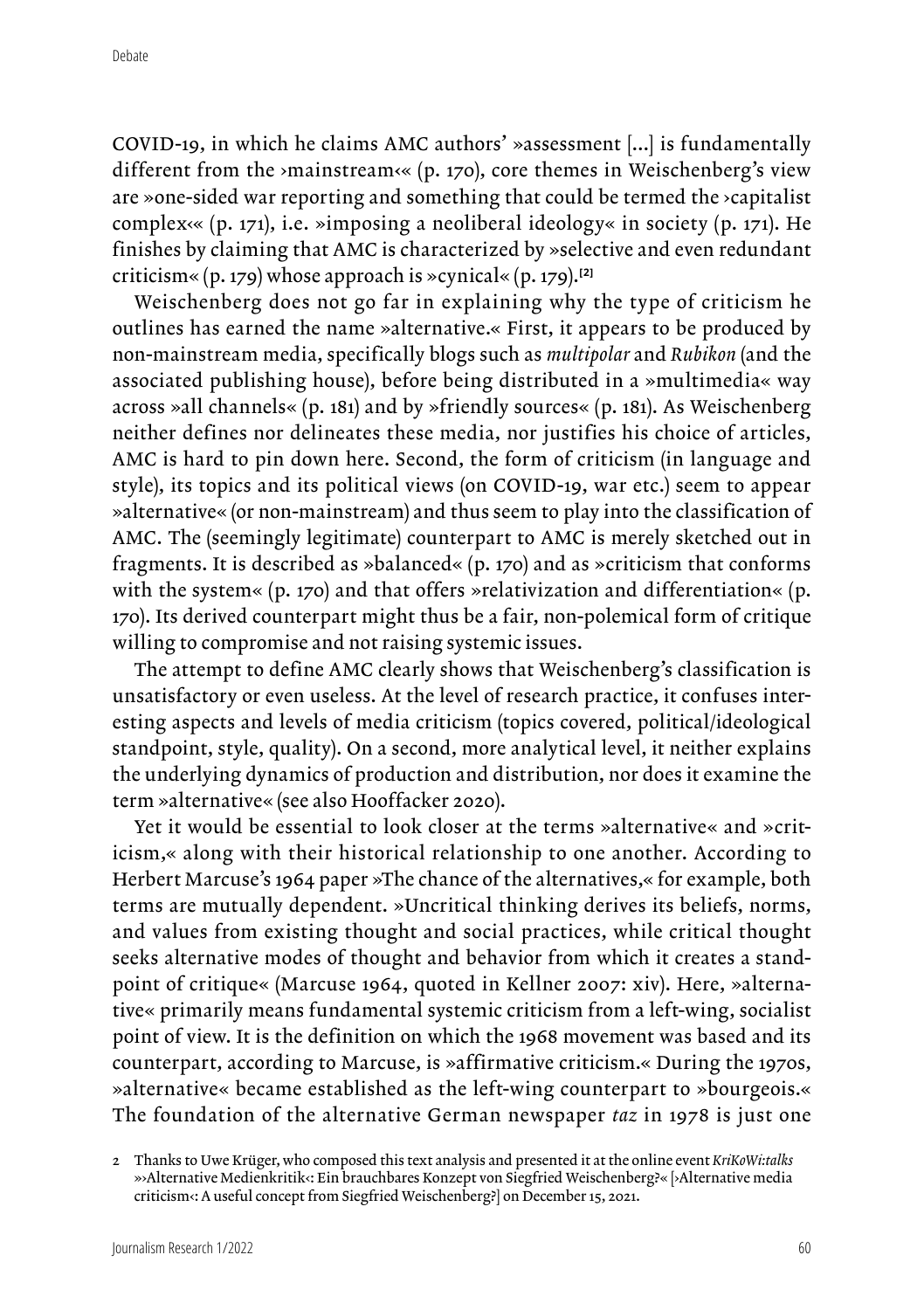example that stood for a left-wing counter-public sphere (Hooffacker 2020). As the term became increasingly depoliticized and alternative media began to adapt to *the mainstream*, the term »alternative« was taken over by a range of groups in the 1990s. Today, it is predominantly associated with right-wing populist parties such as »Alternative für Deutschland,« while »alternative media« in communication and media studies are being discussed under the banner of right-wing counter-public spheres (cf. Engesser/Wimmer 2009; Holt 2019).

In contrast, Marisol Sandoval (2011) defines *alternative* media primarily as *critical* media. The question is where »critical« is located on the political spectrum (right wing, left wing, bourgeois center etc.) and how criticism is expressed accordingly. For instance, if one looks at what Weischenberg dubs the »propaganda war over COVID-19 reporting« (p. 200), in which he claims that AMC plays an integral part, it is clear that categories such as »right wing« and »left wing« cannot be applied without second thought. The study »Politische Soziologie der Corona-Proteste« [Political sociology of the COVID-19 protests] (Nachtwey/ Schäfer/Frey 2020) found the movement against COVID-19 restrictions to be drawn from a diverse political spectrum. According to the authors, the movement is:

»to be characterized above all by a deep *disaffection with the core institutions* of liberal democracy. Parliamentary politics and the parties, science and the media – all institutions are met with *great mistrust*. […] The critics feel *misunderstood and ostracized* for their deviation from the mainstream; at the same time, they *exaggerate their status and their expertise* compared to the mainstream« [italics by author, M.T.] (Nachtwey et al. 2020: 62).

Although the defining features of the movement can only be outlined briefly here, they provide a potential blueprint that can be used to analyze the journalism and media criticism of the articles discussed by Weischenberg. The common denominator shared by all AMC-authors is their criticism of the COVID-19 reporting as part of a comprehensive (and often one-sided) systemic criticism. This analytical limitation does not necessarily make Weischenberg's categorization more tangible, nor does it justify his choice of texts. However, given the »normative disorder« (ibid.) of the movement, it does provide a non-static framework of analysis: Allowing for political diversity, this sort of delimitation gives credit to broader social realities – between established (political) categories towards definitive trends of a movement (experiences of disaffection, mistrust etc.).

Criticism of the criticism and potential solution approaches

By categorizing AMC so vaguely, Weischenberg takes an (uncritical) swipe at media criticism in general. For one thing, he delegitimizes a series of critical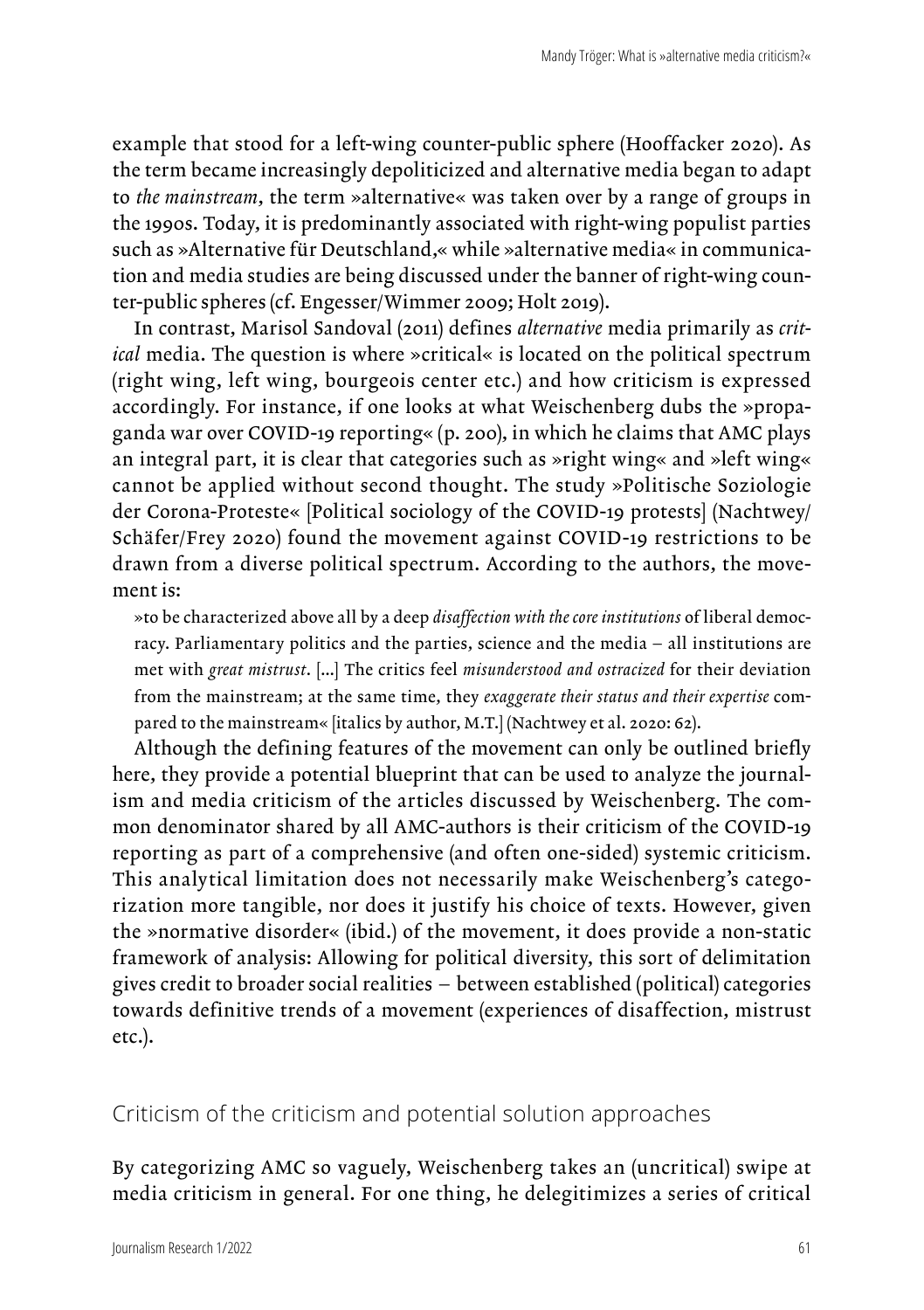approaches in media and journalism research by throwing them all into one pot of an undefined AMC. When it comes to the propaganda model in particular, there is an overriding sense that reading the literature and Chomsky's extensive catalog of work properly would have allowed for a more differentiated view.**[3]** On the other hand, Weischenberg follows the proclaimed standards of the authors he criticizes. He does so without any apparent scrutiny. In other words, just because authors set themselves the standard of working on the basis of certain theoretical perspectives, this does not mean that they actually do (or do so well). The focus should therefore be less on the theories and more on their application.

The texts examined by Weischenberg could be discussed based on their potentially under-complex application of theories, their curtailed interpretation of entire works, or their use and creation of eclectic but simplified theoretical constructs. If one were to reclassify the texts in line with the blueprint described above, it would also be important to examine the extent to which media and journalism criticism conducted by the authors really does testify to their deep-seated experience of disaffection and mistrust in democratic institutions. Do they explicitly rail against a *mainstream* scientific canon (with its inherent quality criteria) and, in doing so, do the authors exaggerate their own expertise as »misunderstood« and »ostracized« (Nachtwey et al. 2020: 62)? If so, how do they do this? One way to answer these questions would be to investigate the instrumentalization of specific terms (such as »alternative« or »critical«) or the use of generalizations (tarring all journalism, media, elites with the same brush). Further, one could relate these points to the analysis of other stylistic means that Weischenberg defines as »polemical« and »one-sided.«

In this context, it would also appear necessary to analyze the authors' standards of conducting criticism. According to Weischenberg, for example, journalist Klöckner demands the »journalism of our age« to deliver »objectivity, neutrality, balance, diversity of opinion« (Klöckner 2021: 11f., quoted in Weischenberg); communication researcher Meyen wants to make a contribution to the »future of journalism« (Mirbach/Meyen 2021: 10). It would thus be worth asking to what extent the authors will or can meet these standards and objectives if, in the same breath, they mention »zombie journalism,« »shamelessness,« and »journalistic disgrace« (Klöckner 2021: 11f.) or declare journalism as a whole to be »severely ill,« »incapacitated and infected throughout with politics under the pay of industry« and now, »after a long illness,« »dead« (Meyen 2021: cover text)? Does this language not imply double standards? To what extent is criticism that uses

<sup>3</sup> The criticism of the propaganda model is reductionist, the language polemical. Weischenberg writes of Chomsky, for example, that he makes » conspiratorial assumptions « (p. 173) and is the »champion« (p. 171) of AMC. Dealing sufficiently with this and other accusations would require a whole article in itself (see Florian Zollmann: »Of scientific relativization and differentiation. Why Siegfried Weischenberg's assessment of Noam Chomsky's propaganda approach is wrong« in this issue).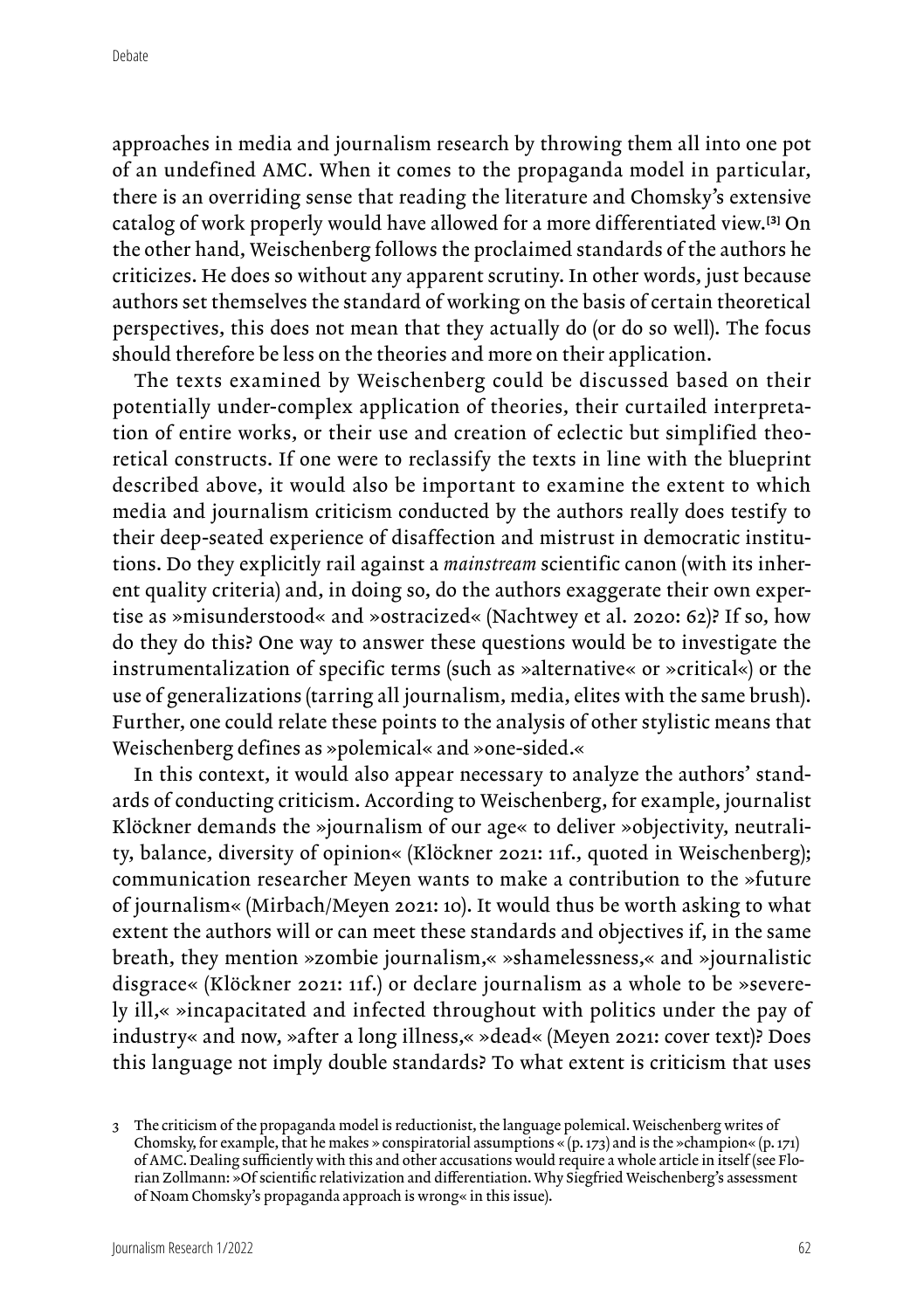such language useful, if the aim really is to be constructive? Armin Scholl (2016) speaks in this context of instrumentalized demands for the »liberalization of the public sphere«: When authors demand »diversity, involvement, representation, tolerance,« but do not allow others these demands in equal measure, they are merely spreading »propaganda of their own objectives« and »the (one) correct opinion.« Pursuing Scholl's argument, therefore, the question is to what extent the accusation of »zombie journalism« implies an instrumentalization of the demand for »objectivity, neutrality, balance, diversity of opinion.« Weischenberg does not answer these questions, but they would be ideal for future analyses.

#### A debate among »old, white men?«

In his blog post »Siegfried Weischenberg und die AMK« [Siegfried Weischenberg and the AMC], Michael Meyen (2021) examines the paper in which Weischenberg attacked him. There are two striking points: first, the narrative of resistance (Meyen the high-ranking professor as underdog and mouthpiece of critical citizens) and, second, the representation of background information that Meyen believes drives Weischenberg's criticism. Both are done on a highly individual, even personal level (with inside knowledge) that is almost impossible to counter with facts. However, it is also impossible to avoid the impression that the debate is being driven by the first-person narratives of »old, white men.«

Examples of this include the very male pool of AMC authors and the argumentative methods these men use. Meyen's texts (*Die Propaganda Matrix* and *Das Elend der Medien*), for example, feature the first person (and personal motives) on the very first page, before this first person is played in each role (academic, researcher, media critic, journalist, GDR citizen etc.) to fit each argument. This is not a bad thing in itself. Academic research (or the production of knowledge) does not work without a subject, and that subject is made transparent here. However, personal motives, backgrounds, and roles are not a useful way to argue at an analytical level. This is especially true, as is the case for Weischenberg, when they are used on overlapping levels (personal and analytical) to refute legitimate criticism and when structural (not the sum of individual) problems are at the heart of the interest.

In summary, the ego of an author weakens any criticism. If the (re)production of the self is at the center of attention and inward-looking narratives seem to drive the line of argument, it is an indication that critical perspectives are being instrumentalized and private struggles are being transferred into public arenas. While this, to a certain extent, is essential for all criticism, overexaggerating the first-person perspective can be counterproductive – critique itself gets lost.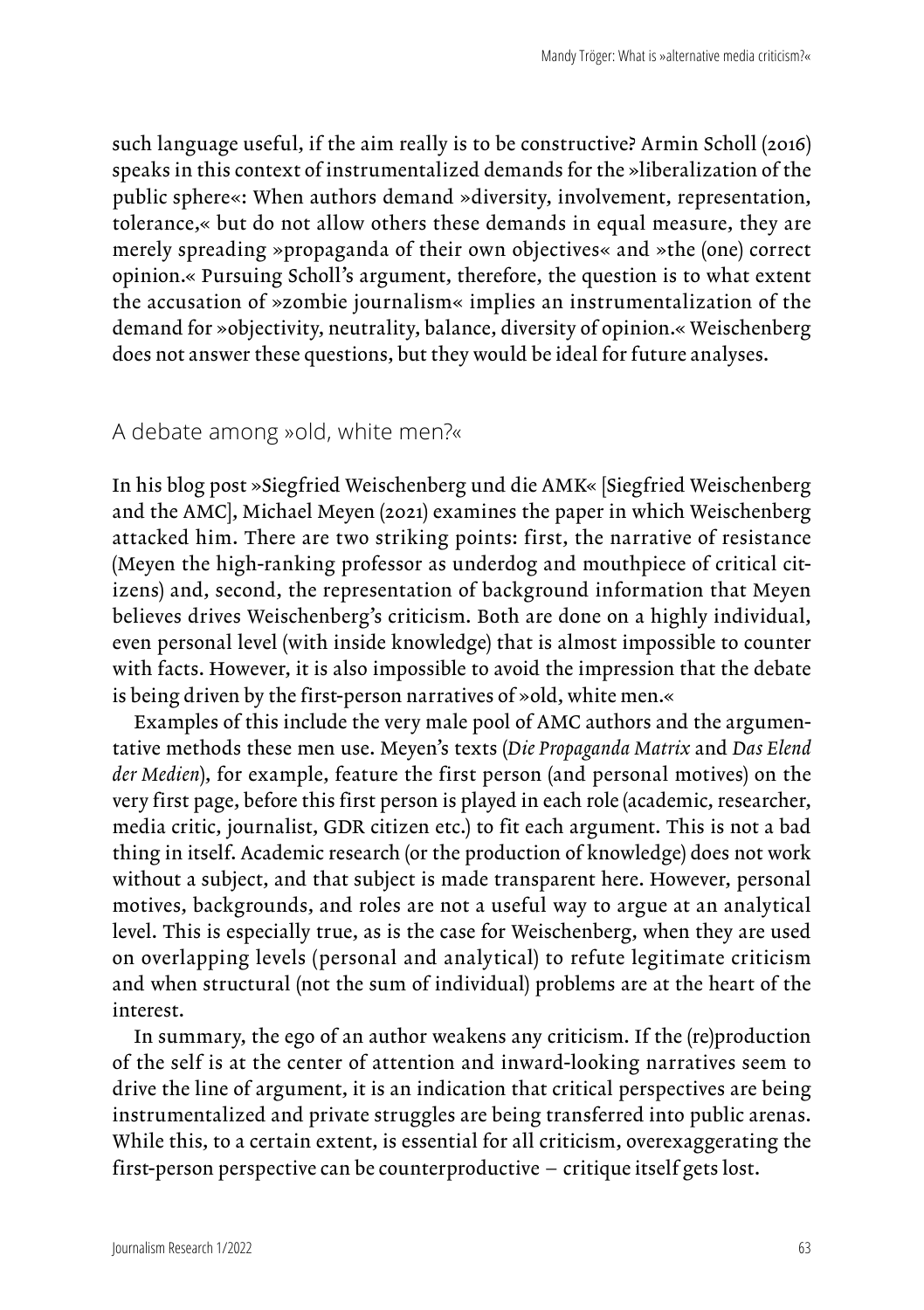Weischenberg's paper and the discussion surrounding it should therefore motivate us to rethink concepts of critique and our own role as academics. It should also encourage us to reexamine our work for its social relevance. After all, communication and media studies and associated fields have a mountain to climb if they are to regain the power to define, interpret and apply certain theories (of systematic criticism) and thus to define the very field of media criticism. What is needed is a well-founded understanding of critique to meet the challenges we face today. This critique pushes emancipatory media criticism into the center of legitimate social criticism.

Following the Network for Critical Communication Research and its understanding of critique (esp. van den Ecker/Tröger, forthcoming), for example, an ideal sort of media and journalism criticism champions radical pluralism of identities, perspectives, and opinions with the aim of collective emancipation. Marcuse (1964 [2007]) argues that it is not affirmative, i.e. it can also be systemic criticism. In analyzing current structures in society, it distances itself from reductionism and dogmatism, opening up complexity from self-reflective research that is also self-critical. It analyzes and criticizes both mainstream and alternative media in equal measure and asks about the ideological constructs of both. It thus takes media and journalism criticism in »alternative media« (commercialization and concentration of journalism, one-sided reporting on COVID-19 etc.) as seriously as possible, works out how much truth it contains, and pursues it using scientific methods. At the same time, it asks about the ideologies on which this criticism is based, the language that legitimizes it, and the power structures inherent to it (see also van den Ecker 2021). One is free to agree or disagree with this ideal version of media and journalism criticism. Ultimately, however, it is crucial that any discussion of critique avoids being shaped by old turf wars and is instead enriched by new perspectives grounded in sound theory.

### About the author

Mandy Tröger (PhD) is a visiting associate professor at the Institute of Journalism and Communication Research at Hanover University of Music, Drama and Media. She studied at the Institute of Communications Research at the University of Illinois (UIUC) (USA), completing her doctorate in 2018. Since November 2017, she has been a member of the Network for Critical Communication Research, Germany. Her research and publications focus on German media history and international communication.

#### *Translation: Sophie Costella*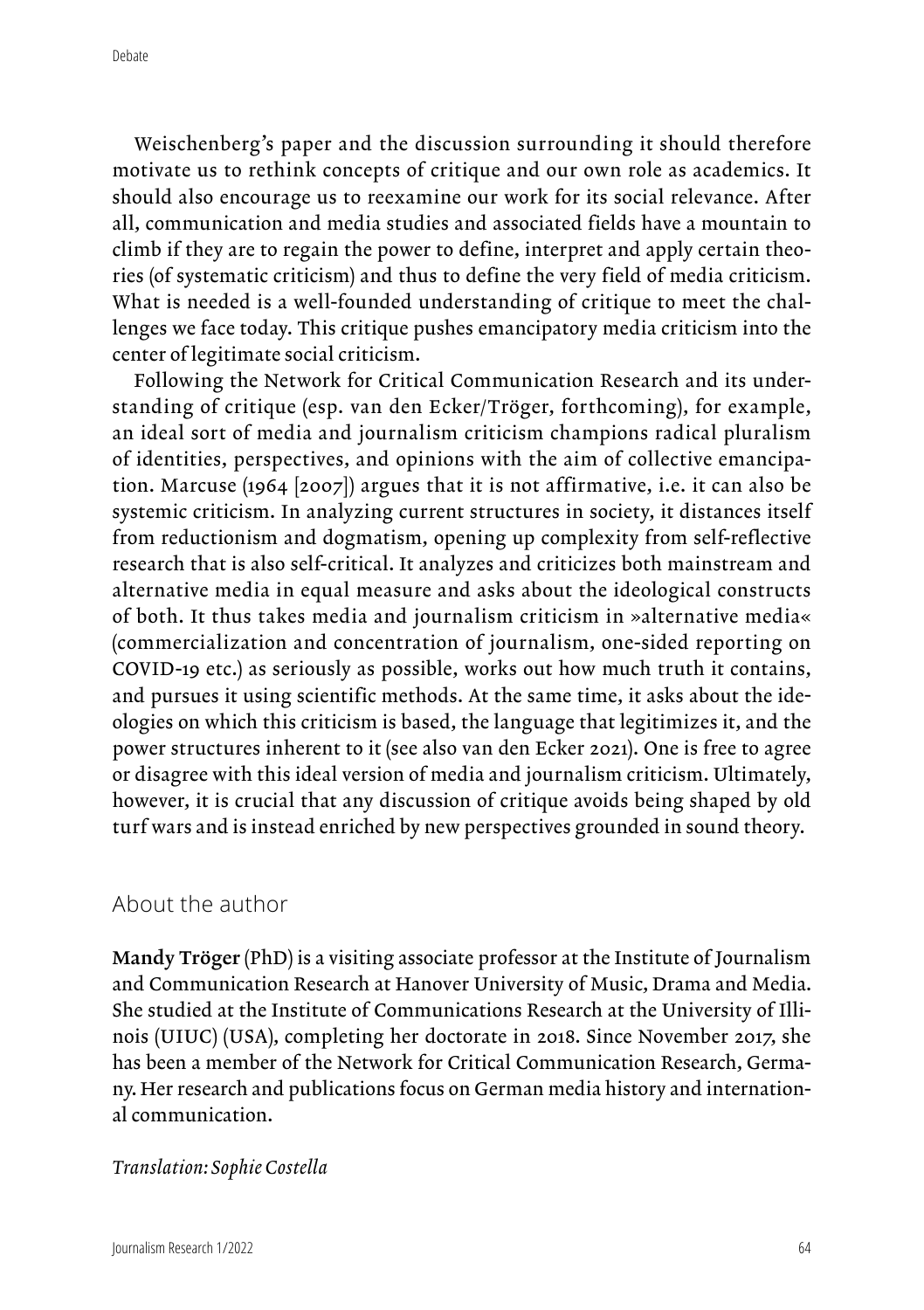## References

- Bucher, Hans-Jürgen (2020): Einführung Medienkritik. Zwischen ideologischer Instrumentalisierung und kritischer Aufklärung. In: id. (ed.): *Medienkritik. Zwischen ideologischer Instrumentalisierung und kritischer Aufklärung*. Cologne: Halem.
- Engesser, Sven; Wimmer, Jeffrey (2009): Gegenöffentlichkeit(en) und partizipativer Journalismus im Internet. In: *Publizistik*, 54(1), pp. 43-63. DOI: 10.1007/s11616-009-0024-2.
- Holt, Kristoffer (2019): *Right-Wing Alternative Media*. New York: Routledge.

Hooffacker, Gabriele (2020): Copycats or integrative innovators? A proposal for the assessment of »alternative media«. In: *Journalism Research*, 3(3), pp. 235-245. DOI: 10.1453/2569-152X-32020-11000-en

Hooffacker, Gabriele (2021): Editorial. In: *Journalism Research*, 4(3), pp. 166-168. Kannapin, Detlef (2022): Unmögliche Ideologiekritik. Vom Scheitern des

- Mediendiskurses und seiner »Demokratisierung« . In: *Junge Welt*, 14 January 2022, p. 12. [https://www.jungewelt.de/loginFailed.php?ref=/artikel/418486.](https://www.jungewelt.de/loginFailed.php?ref=/artikel/418486.unter-medien-schweigen-die-musen-unm%C3%B6gliche-ideologiekritik.html) [unter-medien-schweigen-die-musen-unm%C3%B6gliche-ideologiekritik.html](https://www.jungewelt.de/loginFailed.php?ref=/artikel/418486.unter-medien-schweigen-die-musen-unm%C3%B6gliche-ideologiekritik.html)
- Marcuse, Herbert (1964 [2007]): *One-Dimensional Man*. 2nd. edition. London and New York: Routledge.
- Meyen, Michael (2021): Siegfried Weischenberg und die AMK. In: *Medienrealität* 2021.<https://medienblog.hypotheses.org/10078>(9.1.2022)
- Nachtwey, Oliver; Schäfer, Robert; Frei, Nadine (2020): Politische Soziologie der Corona-Proteste. *SocArXiv*. 20. Dezember 2020. DOI:10.31235/osf.io/zyp3f.
- Sandoval, Marisol (2011): Warum es an der Zeit ist, den Begriff der Alternativmedien neu zu definieren. In: Hüttner, Bernd; Leidinger, Christiane; Oy, Gottfried (eds.): *Handbuch Alternativmedien 2011/2012*. Neu-Ulm: AG SPAK Bücher, pp. 24-36. [http://www.zeitschrift-marxistische-erneuerung.de/](http://www.zeitschrift-marxistische-erneuerung.de/article/256.warum-es-an-der-zeit-ist-den-begriff-der-alternativmedien-neu-zu-definieren.html) [article/256.warum-es-an-der-zeit-ist-den-begriff-der-alternativmedien-neu-zu](http://www.zeitschrift-marxistische-erneuerung.de/article/256.warum-es-an-der-zeit-ist-den-begriff-der-alternativmedien-neu-zu-definieren.html)[definieren.html](http://www.zeitschrift-marxistische-erneuerung.de/article/256.warum-es-an-der-zeit-ist-den-begriff-der-alternativmedien-neu-zu-definieren.html) (5.12.2021)
- Scholl, Armin (2016): Zwischen Kritik und Paranoia: Wo hört Medienkritik auf und wo fangen Verschwörungstheorien an? Bundeszentrale für politische Bildung. [https://www.bpb.de/dialog/netzdebatte/235319/zwischen-kritik-und](https://www.bpb.de/dialog/netzdebatte/235319/zwischen-kritik-und-paranoia-wo-hoert-medienkritik-auf-und-wo-fangen-verschwoerungstheorien-an)[paranoia-wo-hoert-medienkritik-auf-und-wo-fangen-verschwoerungstheorien](https://www.bpb.de/dialog/netzdebatte/235319/zwischen-kritik-und-paranoia-wo-hoert-medienkritik-auf-und-wo-fangen-verschwoerungstheorien-an)[an](https://www.bpb.de/dialog/netzdebatte/235319/zwischen-kritik-und-paranoia-wo-hoert-medienkritik-auf-und-wo-fangen-verschwoerungstheorien-an) (1.12.2021)
- van den Ecker, Marlen; Tröger, Mandy (2022, i. E.): Zum Kritikbegriff des Netzwerks Kritische Kommunikationswissenschaft. In: *Studies in Communication and Media*. Themenheft: Kritik (in) der Kommunikationswissenschaft, Proceedings.